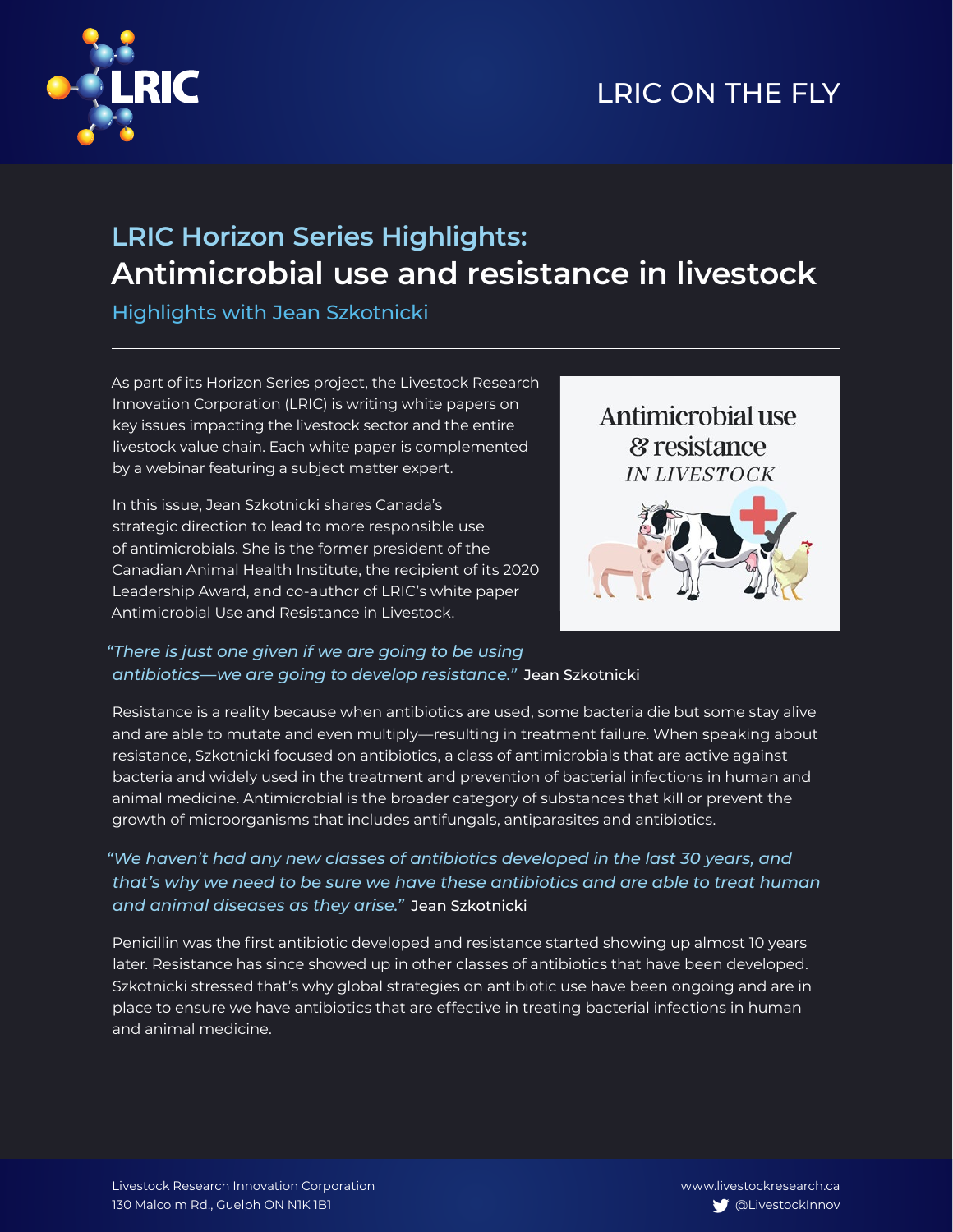# LRIC ON THE FLY



*"Canada has taken action on the use of medically important antimicrobials (MIA) that aligns with other countries to ensure they can only be sold by veterinary prescription and are no longer permitted to have any growth promotion claims."* Jean Szkotnicki

Work on MIAs was done in consultation with the Veterinary Drug Directorate (part of Health Canada that has regulatory oversight for veterinary antibiotics) and in consultation with industry and the provinces. There are four categories of MIAs, three are very important. Some of the changes that the Veterinary Drug Directorate has put in place to help reduce antimicrobial resistance, including additional label claims for the use of Category 1 drugs. These are antibiotics of very high importance to human medicine—they are the antibiotic of choice for treating serious human infections, the only ones that work on the disease and there are no alternatives.

### *"We need to continue doing research on alternatives to antimicrobials because there are no new classes of antibiotics."* Jean Szkotnicki

Szkotnicki outlined a new class of drugs called veterinary health products that includes prebiotics, probiotics and other alternatives. Some of these alternatives are already available in the marketplace, and they colonize the gut with healthy bacteria to help keep animals healthy or prevent the growth of unhealthy gut bacteria that can make animals sick. The Canadian Food Inspection Agency is looking at how some of these ingredients can be incorporated into feed. The bottom line is that these alternatives will be an important part of the future and we are at early stages of working on discovery and getting viable products into the marketplace.

### *"There are other risk management measures, besides government regulations, to help manage antimicrobial resistance."* Jean Szkotnicki

Producers across Canada and around the world are taking biosecurity measures to make sure that diseases in the barn stay there, and diseases outside the barn stay out. It's a lot like what the world is doing right now to help manage COVID-19 and prevent its spread. Szkotnicki reiterates Canada has excellent standards and has been managing bacterial infections fairy well without exposure in the food supply, but it involves biosecurity.

#### *"We need to research and innovate to lead to healthier animals."* Jean Szkotnicki

There is a lot of agreement within the One Health scenario that healthy animals lead to healthy people and to a healthy environment. We need to continue to collaborate to be able to manage antimicrobial resistance and keep animals healthy. See the One Health webinar for more information.

#### *"Collaboration is key to managing antimicrobial resistance."* Jean Szkotnicki

Szkotnicki reinforces that we can't address this issue in isolation, stressing the need to have a holistic approach that brings together all livestock sectors to identify issues and figure out how to